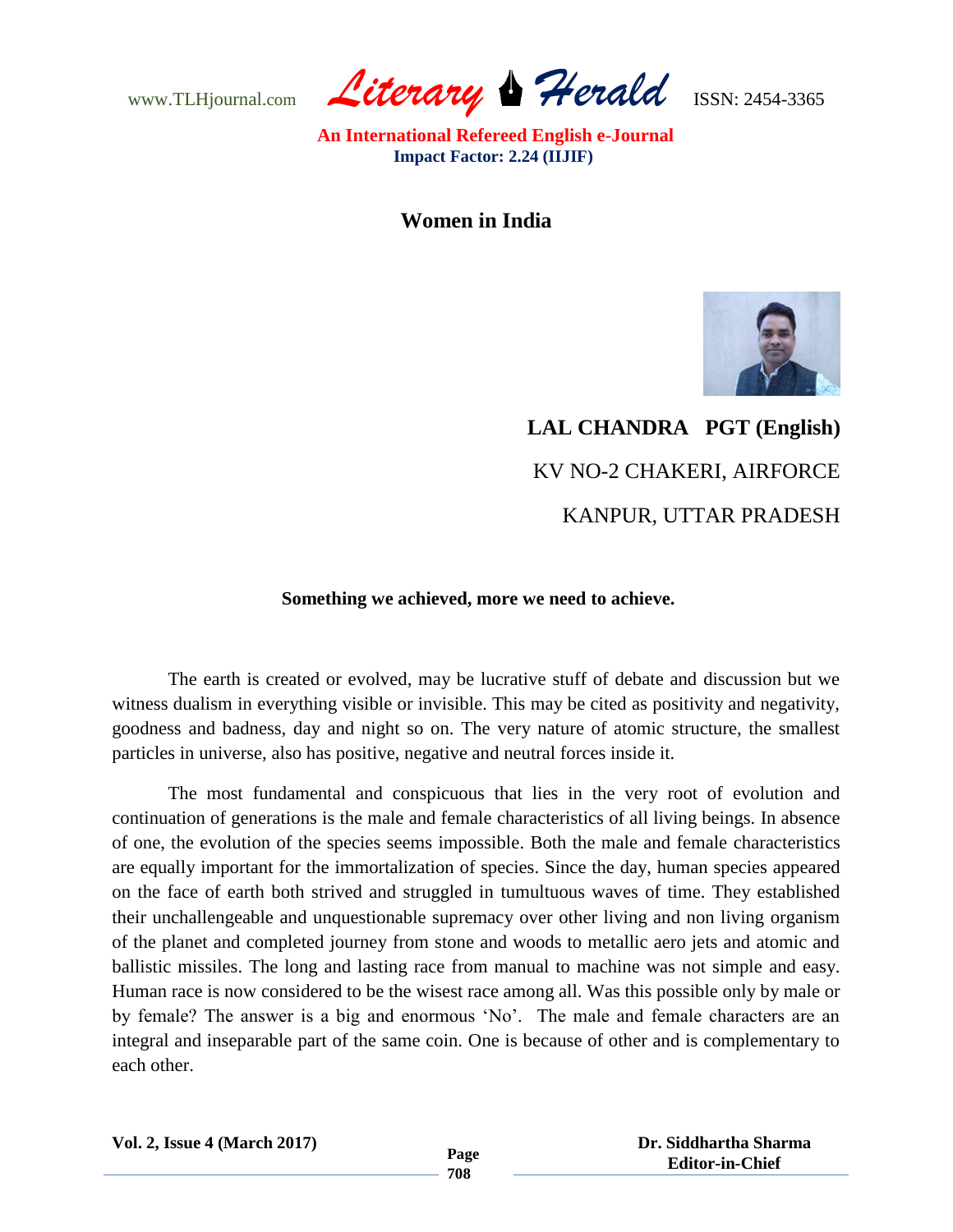www.TLHjournal.com *Literary Herald*ISSN: 2454-3365

In beginning of human civilization during stone age when the human creature lived on hunting, the men carried bigger responsibilities of safeguarding the family by food and lodging whereas the women bore progeny and looked after the domestic deeds. Biologically man was the symbol of strength and woman was symbol of love and care. But even during this era, in many dangerous hunting expeditions women assisted the men. They even sometimes headed the hunting expeditions. They went to all extreme level in the mortal and magnificent struggle for survival. They together with the male counter parts paved the path to posterity.

The Vedic religion in India had ample regard for the women as there had been the goddesses, the epitome of reverence, devotion and power. These deities had the equal right like men. They companioned in fields, hunt, battles and all religious rituals along with men. Godessess like Durga, Kali, Saraswati, Seeta and Radha and many more are worshipped in every part of the country. The temple of Vaishnav devi in Kashmir, Kamakhya in Guwahati, Kali in Kolkata, Maihar Devi and Vidhyavasini in Madhypradesh is pilgrimage where copious number of devotees and tourists throng about to prostrate in front of feminine power. What to say about shrines situated in farthest and highest peaks, they also occupy the hearts of the lanes and streets and even in the purged corner of Hindu houses. The public sentiment toward such feminine power is displayed highly while celebrating Durga Puja and observing stark 9 days fast not only by the women but also by the men at large.

Away from such mythological references we have plenty of historical evidences which solidify the women's strong hold in the then social and public life. All historians and archaeologists together agree to the fact that Indus Valley family system was matriarchal. The women during that time had worthy and respectable place in the making and machinery of the social vehicle. The idol of the dancer does exemplify the notion of their freedom to choose the profession and it was not considered to be the act of lewdness. The Linga and Yoni worship of the Hadappan age is another great evidence showing the equal and most often superior status of women. During the Vedic era, the women were "Vidushi" and composed verses of Vedas. These Vidushi women participated in the public debate and open discussion to prove their pedantry. Many times the men had to subdue in front of the women in such open public occasions of their learinings. 'Gargi and Yagyalkya Sanvaad' is the finest example it. Siddharth Gautam buddh is named after his aunt "Guatami" who brought up him after his real mother Mahamaya"s death and later she along with Yashodhara and hundreds of women were solemnized in bhikhu Sangh. They were called as 'Bhikshuni' who roamed around the world to expand the light of learning and experience. After establishment of the world class Buddhist universities in Takshshila today in Pakistan, Nalanda and Vikramshila in Bihar and Ujjain in present Madhya Pradesh, these Bhikhunis' worked as teacher along with being pupils there. Moreover in later period too, many

**Vol. 2, Issue 4 (March 2017)**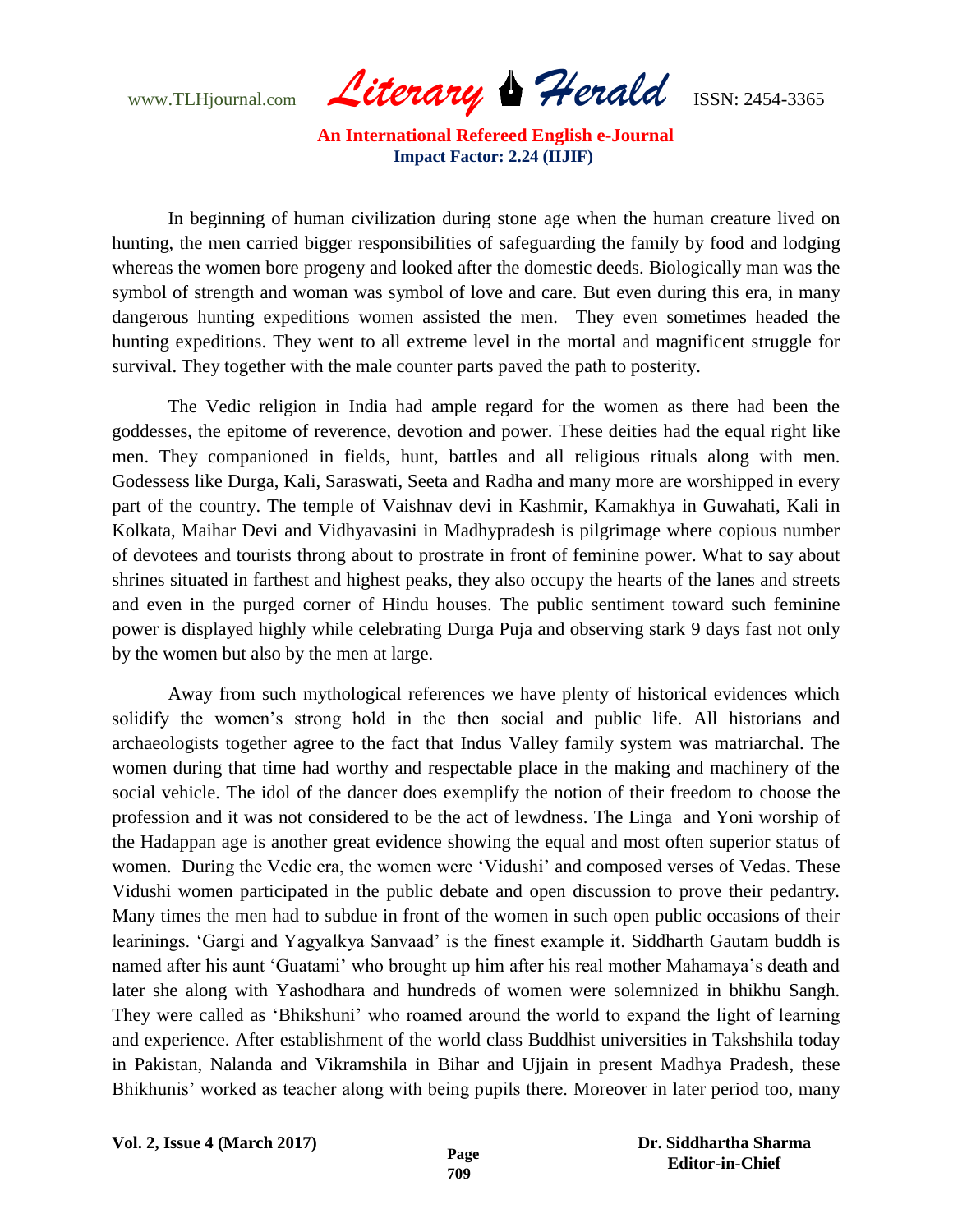www.TLHjournal.com *Literary Herald*ISSN: 2454-3365

parts of India there had been matriarchal family system where woman was the natural head of the family. Even today such system prevails in south of Kerala state and north east Manipur state of India. Not only this even the naming system was where the names of the children started form the name of mother like "Gautami putra Shatkarni" during Satvahan of present Andhra region. More than that, the naming system of god and goddesses also reveals this where the name of wife goddess came before their husband like Uma Mahesh, Seeta Ram and Radhey Shyam so on. The reverence to the feminine power is also exhibited in the way where Indians feel motherhood everywhere and call the river 'Ganga Mata', the earth 'Dharti Mata', the cow 'Gau Mata', the country "Bharat Mata" and even diseases "Sheetla Mata". Is such great tradition to reverend woman is found anywhere in the world? Obviously it's not.

But in later years women"s condition worsened and became too miserable and pathetic. Muslim invasion to India gave fatal blow in downfall of women and they slipped from the dominant status to abject state in the society. Indian society went through a overhaul of its norms and standards during this age. Though in the middle age, there had been the women enjoying the freedom and public honour and even became the rulers of the country like Rajia Sultan, Jodhabai, Noorjahan and Mumtaz Begam but parallel to that women from middle and lower section of society lost the right to live. They were encumbered under the yoke of heart rifting social taboos like child marriage, sati system and widowhood. They became subservient and dependant under the commandment of men. The poetess Meerabai too hardly got respectable recognition amid hurricanes of social and political drama. That was simply because of her Krishna sectarianism. Manusmirti clearly says, "The women are not free in any state. They depend on men in all measure and ages, in childhood on father, in young on husband and in old age on son". What to say about heading whole of the family they even didn"t had any right in the paternal property. By the name of tradition and religion they were also called "Shudra", fourth one in the Varna system and were devoid of all human rights. Education, the root of all advancement became a dream beyond their reach. The injustice done to them is still not compensated.

The country where the women goddesses are esteemed high and worshiped in large, they are the victim of numerous crimes afflicted to them by the fellow men. What is the reason of this colossal contradiction? The shastras say, " yatra narystu pujyante , ramnte tatra devta" but in the same vein the heinous and derogative crimes like rape, kidnapping, eve teasing and molestations are everyday reality to modern life against them. According to the National Crime Record Bereau of India the cruelty against women by husband and relatives were reported 122877 in 2014 compared to 118866 of 2013. And the assault to outrage her modesty in colleges was reported 82235 in 2014 compared to 70739 in 2013. The rape cases were reported 36735 in 2014

**Vol. 2, Issue 4 (March 2017)**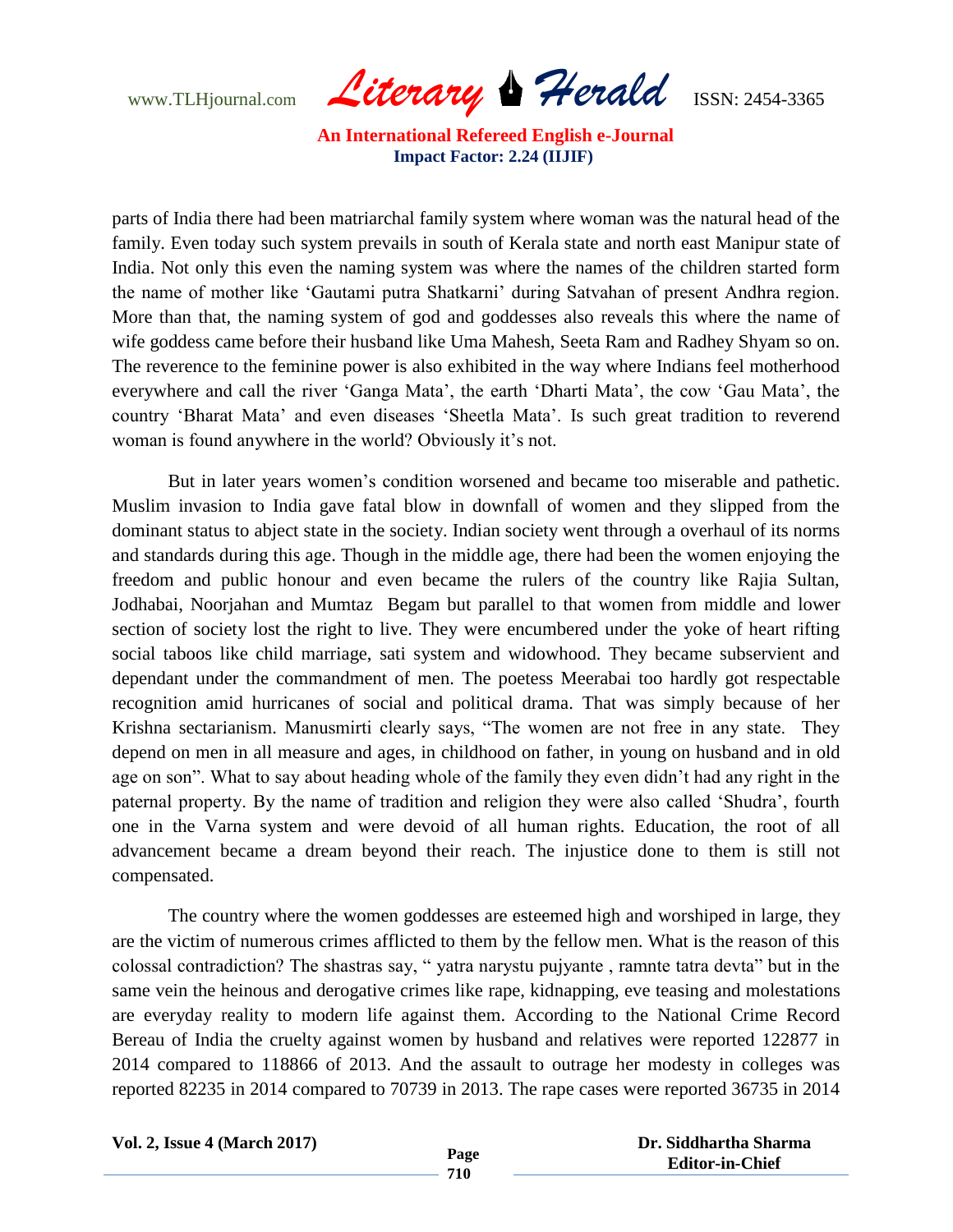www.TLHjournal.com *Literary Herald*ISSN: 2454-3365

compared to 33707 in 2013. Uttar Pradesh tops in the list of crime against women like abduction, molestation, rape, dowry death cases numbering 38467 in 2014 followed by West Bengal and Andhra Pradesh.

The man dominated society even feels cursed on the birth of the girl child. This is the reason why there is large scale foeticide- the process of killing the unborn girl child in the womb before it breathes in the world. Since the arrival of ultra sound and ultra sonography in 90s increased the such cases of foeticide and infanticide. Though the government has mad stricter laws like Pre- Conception and Pre- Natal Diagnostic Techniques Act (PCPNDT) in 1994 to ban and punish pre natal sex screening against it but situation is beyond control. The state like Rajasthan and Hariyana is far ahead in this regard. The estimate of foeticide by different scholars that 10 million cases of female foetus may have been illegally aborted in India since 1990. MacPherson has estimated around 100000 abortions of female foetus are done every year. The nobel laureate Indian economist Professor Amartya Sen compared the sex ratio of United States, Europe with South Asia, East Asia and West Asia and proclaimed that if male and female get similar nutritious value and medical attention, the female has greater prospect of survival than the male as the men are genetically more fragile.

Another mammoth challenge to these girl children is the threat of devil of dowry. The newspapers and televisions abound in the news of dowry death and domestic violence against women. The social reformers may boast to ride out the social evils like sati system, child marriage and widow re-marriage but the negativity and criminal acts against women still exist in human society. The situation will be crystal clear if we give a look to the criminal records against women collected by the government and NGOs. According to the National Crime Record Bureau, 8233 dowry death cases were reported across India in 2012 and dowry issues cause 1.4 deaths per year per 100000 women in India. For protection of women"s right in such cases the government structured laws like The Dowry Prohibition Act 1961, section 498a of Indian Penal Code, Protection of Women from Domestic Violence Act 2005 and Prevention of Children from Sexual Offences (POCSO) Act 2012. These data are about the cases registered and recorded. Those unrecorded and unregistered even goes beyond the number games. In spite of all these criminal records and enactment of laws and legal procedures, the crime against women is a reality in India. Though to save the face of the government and administration from being condemned and criticized, a handful of data is mispresented. How long will we evade the harsh realities and sing the slogan of advancement of human society? How long will we keep alive such stains within us?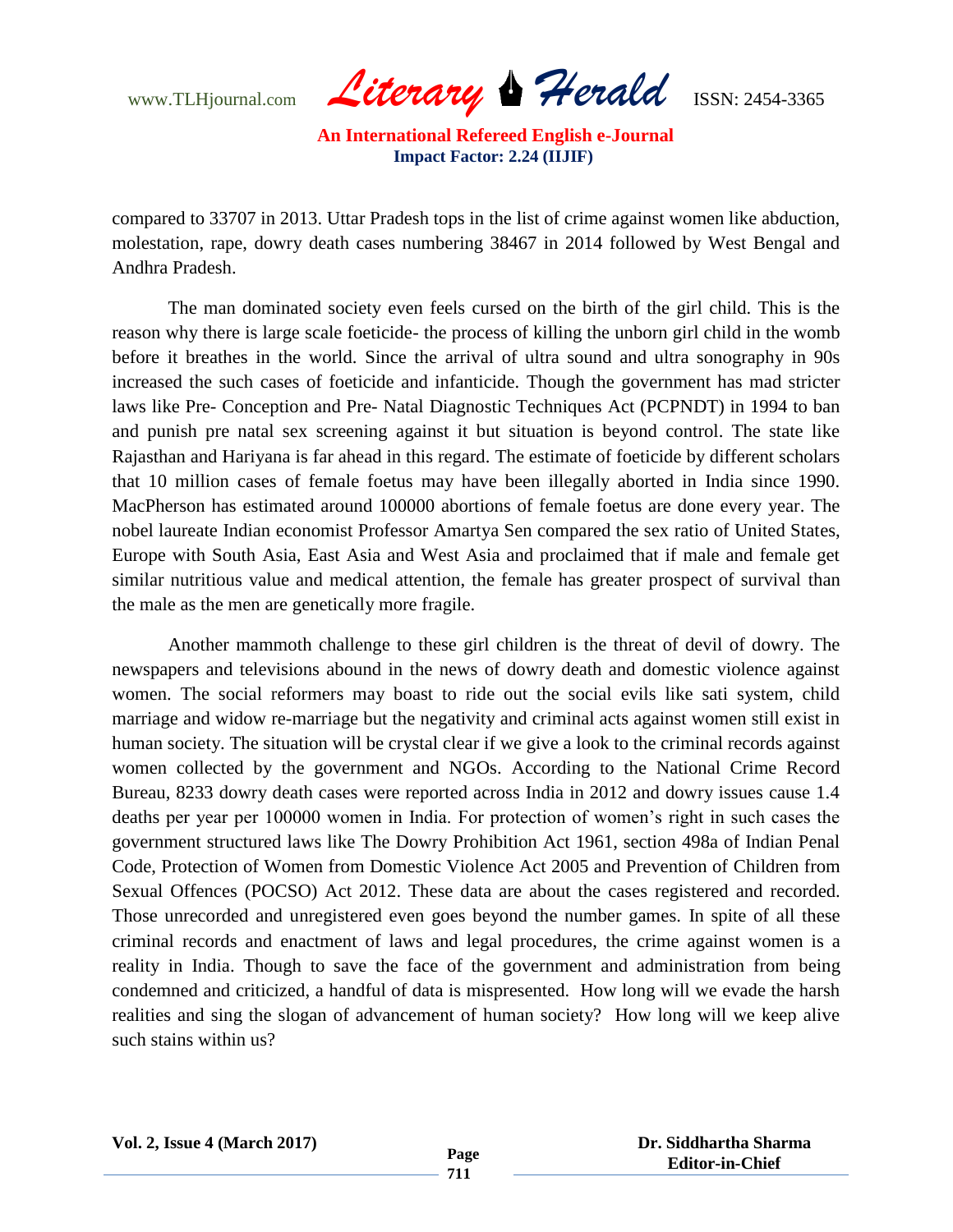www.TLHjournal.com *Literary Herald*ISSN: 2454-3365

There is discriminatory attitude of the parents towards girl child compared to the boy child in bringing up, education and facilitating their needs. The girl child is considered to be the curse and a burden. The education to women had been a matter of great concern. *"There is no tool for development more effective than the empowerment of women."*Kofi Annan (The secretary of UNO) said highlighting the significance of women's role in the process of development. But the scene of women's education in India is gloomy and pessimistic. There is very sloth and sluggish progress in it. From the average literacy rate of India 73% by the census 2011, the literate women are 64.6% where men are 80.9%. This data clearly shows that 37.4% of total women don"t even be able to identify the letters and sign. Here the far flung proclamation of technological advancement and fastest growing economy with the highest GDP falls apart. They had been the subject of perpetual prejudice and discrimination in this regard too. It is rightly observed that if a man is educated, only a man is educated; if a woman is educated, the family is educated.

*Literacy rate and sex ratio are another parameter to measure the social and economic growth of any country. The developed countries like USA, UK, Russia, France and Japan have high literacy rate and sound sex ratio in respect of women. India has an average 943 per 1000 in sex ratio a slight reform 2011 to that of 2001 with 933. The Indian states like Kerala, Pondicherry and Tamilnadu top in high literacy rate and sex ratio (1084, 1037 and 996 per 1000) where as Haryana and Bihar stand at miserable points. If we analyze this we will find that the crimes against women are in juxtaposition.*

If we look into the conditions of women in developed and developing nations we shall find that the women in developed nations enjoy more freedom and concessions than those of developing nations marginalized of such human rights. The woman in developed nations are modernist and ever exposed to changes of time whereas the women in the developing nations are traditionalist and god fearing. One becomes scientist and another becomes Sadhvi. To quote Dr. Ambedkar , " I measure the progress of any nation from the degree women have progressed". Sex ratio, literacy rate, life expectancy and public life partnership of women of such countries justify it.

The religious constraints and social institutions mostly deny the upliftment and empowerment of women. These rigorous social system barricades the path of progress to them. In scriptures and Shastras they are presented either to perform religious rituals or to serve their men. During the Rajput era , the "Jauhar" and "Sati" system were esteemed on high regard. The scholars and poets glorified such inhuman and cruel acts as the great obedience of culture and religion. The false picture of uniting their husbands in heaven was shown to them. If ever they

| <b>Vol. 2, Issue 4 (March 2017)</b> |  |
|-------------------------------------|--|
|                                     |  |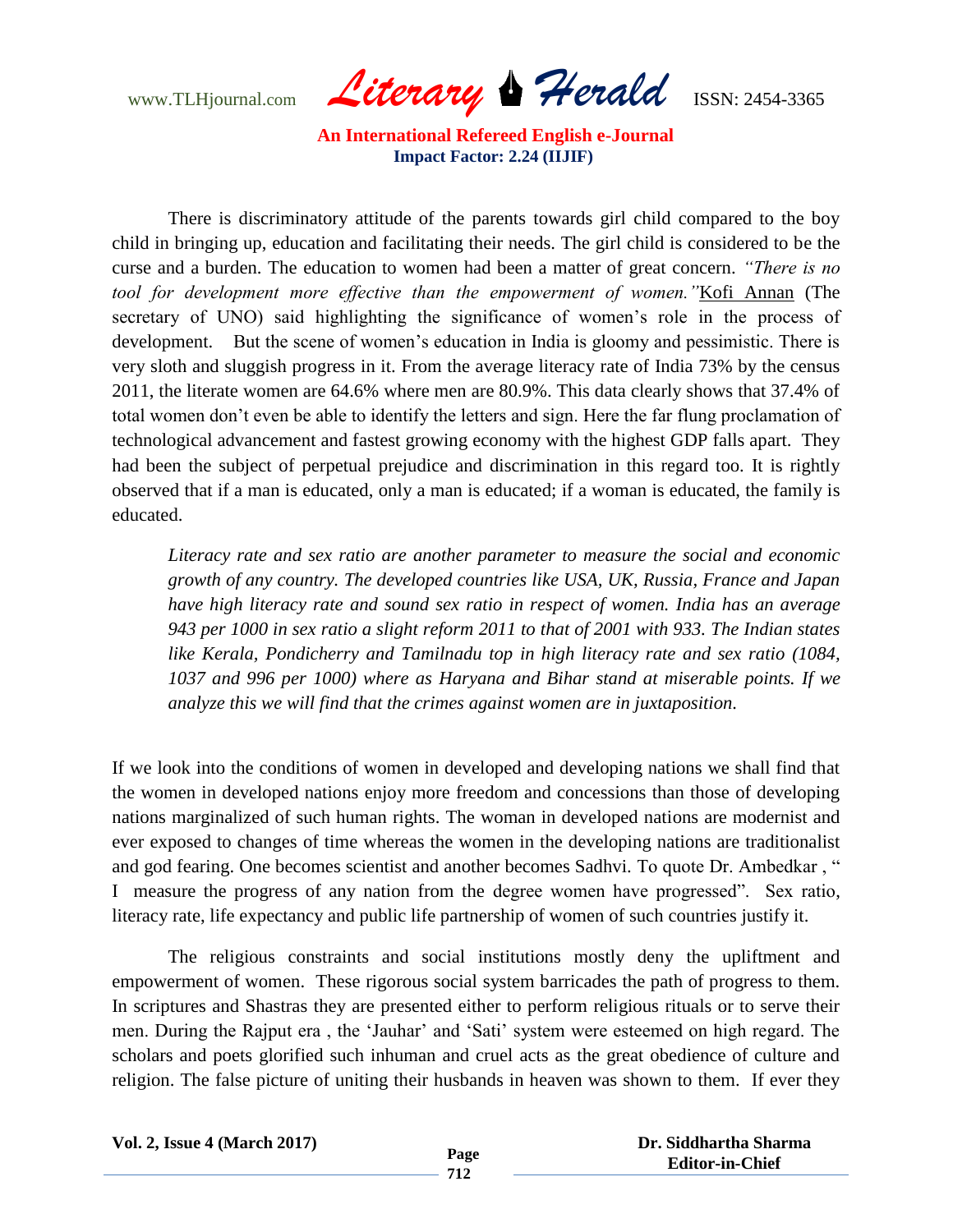www.TLHjournal.com *Literary Herald*ISSN: 2454-3365

were afraid of such abominable practices, they were tempted or compelled to do so. This is not a myth but a real history. Indian history has plenty of such examples. The prevalent child marriage led to early widowhood in the prime age because their men were killed in ongoing frequent battles mostly for pomp and show of power of monarchy. Such futile tendencies gave birth to another big evil like polygamy. The polygamy was another instance prevailing in the society that denied the right of equality and respect of women. These women are even today brought up with notion to be religious, obedient, submissive, polite and well mannered. The same is least expected from the men. They don"t have their own opinions on family issues and public life and if they dare to opine, they are simply taken to be talkative and uncultured one. Swami Vivekananda, one of the greatest sons of India, quoted that, "*There is no chance for the welfare of the world unless the condition of women is improved, It is not possible for a bird to fly on only one win".*

The government, administrators and common citizens are to step forward for abolishing the blemish. Instead to carry out their onus to root out such blot, they are all together either transferring it on other or blaming others. Some rogues on authority even proclaim and shower suggestions on women to dress well and not to move out alone. I feel embarrassed to listen such notions of people preaching high lessons to women to be modest and submissive. Why not they transform their spectacles and see in every women their daughter, sister and mother? Why not they learn to behave gentle and docile to women? Are these kinds of scoundrel ready to have hawks eye upon their owns?

They comprise 586.47 million which is nearly 48.5% of women of total population in the country. If we overlook them, we overlook the major portions of the society who can contribute in the development of the nation. "We cannot all succeed if half of this are held back" The brave teenager Afgan girl Malala Yousafzai says emphatically while addressing the UNO being awarded the most covetous and world"s most prestigious Nobel Peace Prize along with Prakash Satyarthi of India.

The history abounds in instances where the women have done wonders in various fields like politics, science, sports, administrations, arts and many more. Who can forget the names like Indira Gandhi, Kalpana Chawla, Kiran Bedi and P.T. Usha? The misconceptions about their fragility and vulnerability is a myth today. Presently the female political leaders like Sushma Swaraj, Sumitra Mahajan, Vasundhara Raje, Mamta Benerjee, Jai Lalitha and Mayavati are nowhere less than male leaders. Harriet Beecher Stowe is no superfluous when she says that "Women are the real architects of society". Rani Laxmibari, Mother Teresa, Savitribai Fule and

| <b>Vol. 2, Issue 4 (March 2017)</b> |
|-------------------------------------|
|-------------------------------------|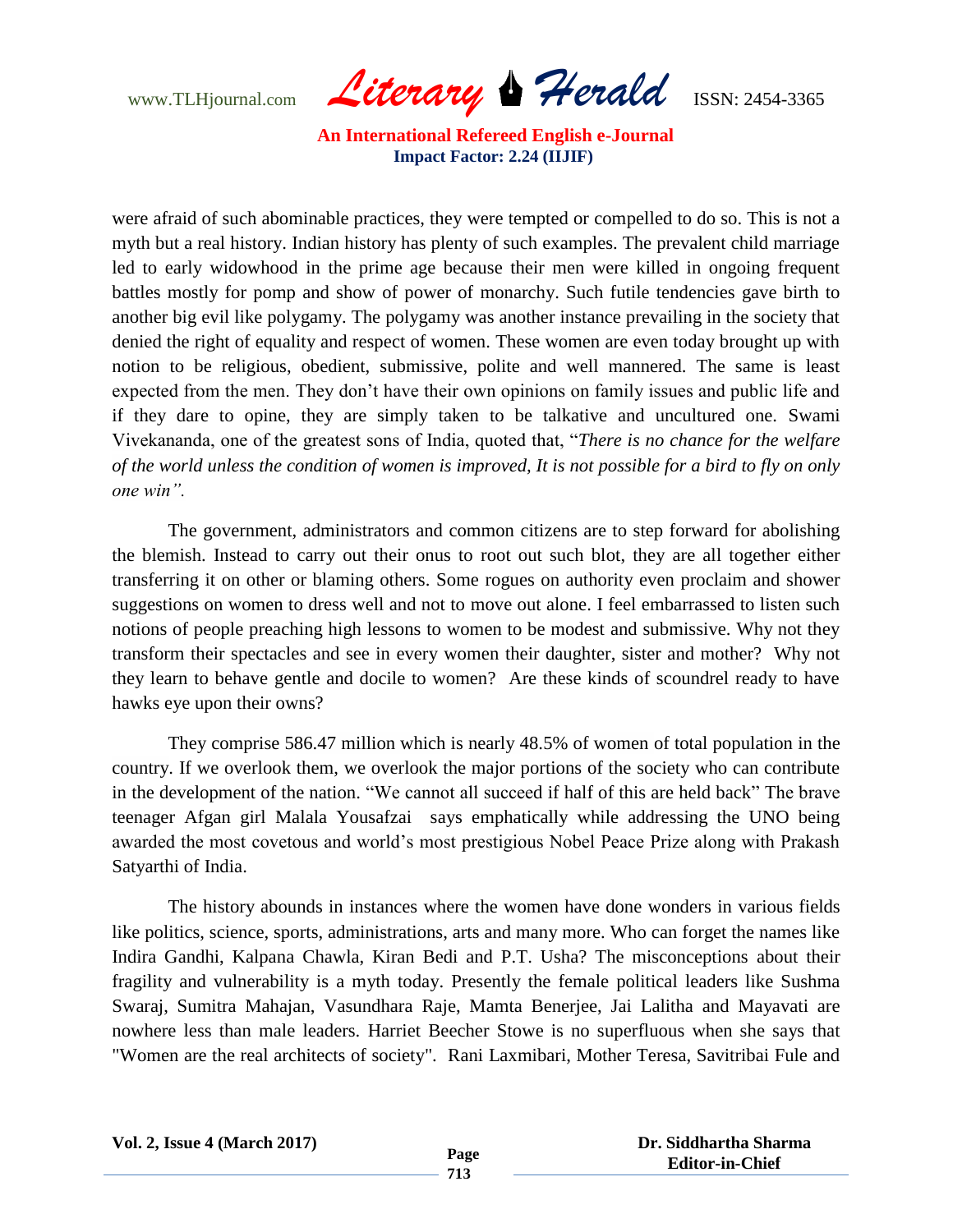www.TLHjournal.com *Literary Herald*ISSN: 2454-3365

Anie Besent were such greatest ladies who stood strong in the bitterest and cruelest time and set an unprecedented example of undaunted courage and love to life and humanity.

But the matter of great anxiety is that the opportunity and participation in the public life is not even to the satisfactory level. The middle, lower middle and lower class women are still forced to live undignified and deprived life. These women are the easy victim of all sorts of criminal acts against them. They even don"t have resources and assistance to oppose such sordid offences. One side the men folk assumes women to be weak and fit for bearing child and household deeds and another side the women have taken it for granted. The morale and spirit of women has been brutally suppressed and essence of life is mercilessly squeezed out. Even women have started thinking themselves to be ruled by men. This is more pathetic to think about. They don"t have opportunity to grow rather they are destined to dwell in the dark.

Valuing the dignity of women and their worth in the human society, Eleanor Roosevelt has rightly called, "No one can make you feel inferior without your consent." No other statement can stand so apt and fit than that of Roosevelt. The woman must strive themselves to break such nonsense barriers. They must step forward to bravely take all the challenges posed and presented by the world. It"s none other but they themselves can emancipate and liberate themselves from the age long chains of slavery to breathe afresh. If they determine to move ahead, no power of the earth can stop them. Various women named before have come across their ignominy and ignorance. They even became the torch bearer and shown the glorious paths to others. Adreinne Rich one the eminent feminist writer once wrote, " Responsibility to yourself means refusing to let others do your thinking, talking and naming for you; it means learning to respect and use your own brains and instincts; grappling with hard work."

The men need to change the perception towards women. Merely considering them as female character will never suffice to do any good. Rather they must show ample reverence to them as an individual. The women have their individuality as men. Before considering them as female character the men must regard them as equal partner of human race. Feminine and masculine features are not only the measures to set differences. Above it they belong to the same species of human race. The first prime minister of India Pandit Jawaharlal Nehru had remarked about the need to awaken the drowsy spirit of women to make them equal partner in the race of development. He said, "To awaken the people, it is the women who must be awakened. Once she is on the move, the family moves, the village moves, the nation moves".

Talking about the strength and stamina of women and advancement of society, I affirm that whenever they got the opportunity, they shut the mouth criticizing them of their worthiness and mountainous caliber. Hilary Clinton talks about it as, "women are the largest untapped

| <b>Vol. 2, Issue 4 (March 2017)</b> |      | Dr. Siddhartha Sharma  |
|-------------------------------------|------|------------------------|
|                                     | Page | <b>Editor-in-Chief</b> |
|                                     | 714  |                        |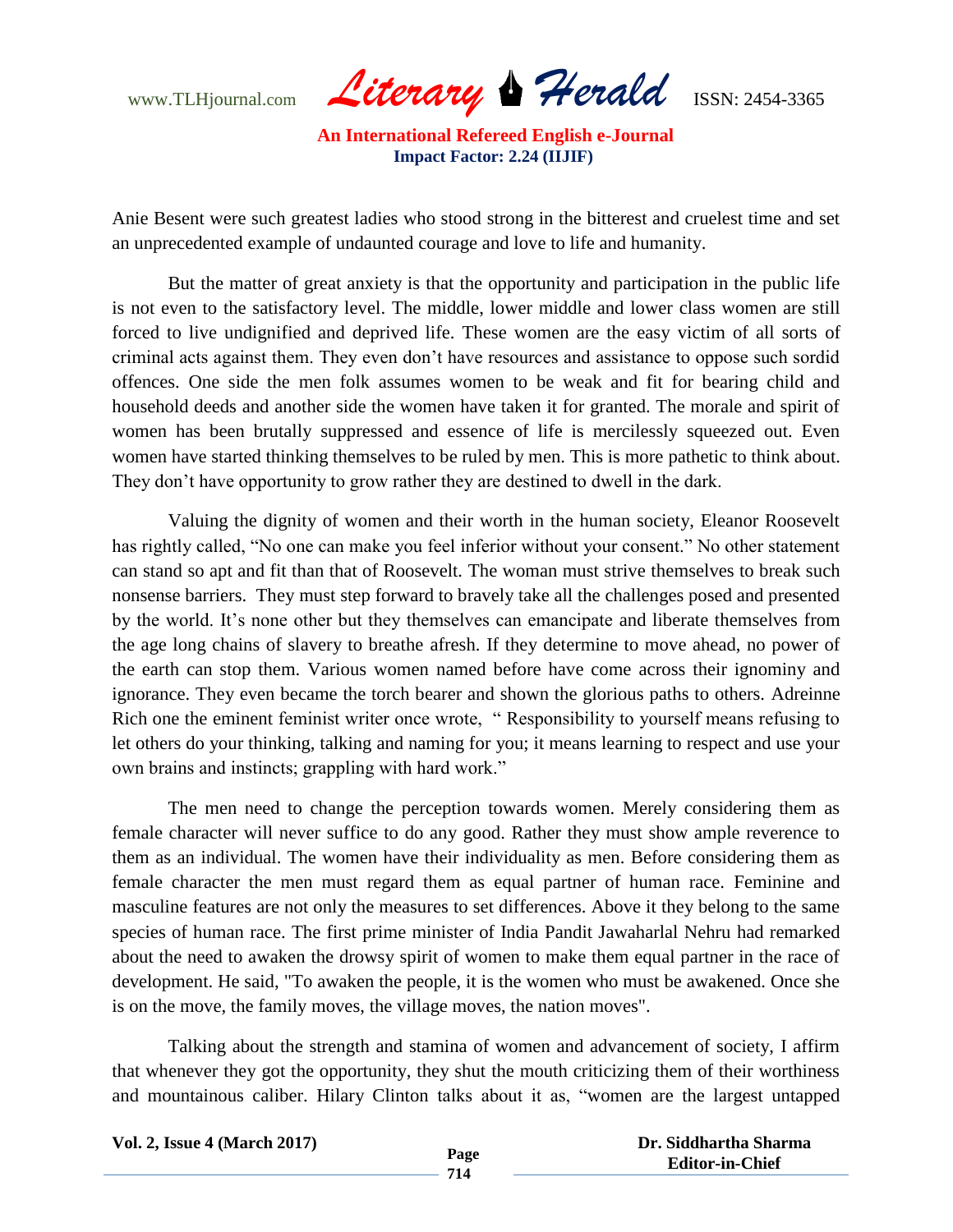www.TLHjournal.com *Literary Herald*ISSN: 2454-3365

reservoir of the talents in the world". She further adds, "I believe that the rights of women and girls are the unfinished business of the 21st century." The women have superseded and surpassed the men of their exemplary deeds. According to Eleanor Roosevelt on what role women has on the face of earth, she says, "A woman is like a tea bag—you never know how strong she is until she gets in hot water."

It was not only the men who fought from the Bitish empire to set India free but also the women walked hand in hand. They sacrificed their temporal pleasure and jumped into the fire of revolution. They thrashed, bulleted, lathicharged and jailed too. The names of Sarojini Naidu, Sucheta Kriplani and Vijaya Laxmi Pandit is worth mentioning. So call them weak and feeble is either lack of understanding their real strength or prejudiced misconception. To quote in the words of Mahatma Gandhi, "To call woman the weaker sex is a libel; it is man's injustice to woman. If by strength is meant brute strength, then, indeed, is woman less brute than man. If by strength is meant moral power, then woman is immeasurably man's superior. Has she not greater intuition, is she not more self-sacrificing, has she not greater powers of endurance, has she not greater courage? Without her, man could not be. If nonviolence is the law of our being, the future is with woman. Who can make a more effective appeal to the heart than woman?" [*To the Women of India* (*Young India*, Oct. 4, 1930)]"

The most outstanding endowment of our ancestors to us is "Indian Constitutions". The constitution of India guarantees the equality based on individuality. It abandons any sort of gender bias. The article 14 gives equality before law and article 15 firmly says, "The state shall not discriminate all her citizen based on religion, race, caste, sex, place of birth or any of them". Further article 16 emphasizes equal opportunity in employment in public offices. In article 19 the women too like all other citizens are entitled of the right of freedom. Under adult franchise and universal suffrage, the constitution also gives one citizen one vote value even to the women. The constitution exhorts to constitute women commission in centre and state and also allocate adequate funds for their health, education and empowerment. The centre and state government at different times have enacted laws and announced schemes for this reason like Sukanya Yojana, Kanya Vidyadhan, Beti Padhao and Beti Badhao, Matritva Sahyog Yojana, Priyadarshini and Rashtriya Mahila Kosh, UJJAWALA, SWADHAR Greh etc. The NGOs local, national and international are also running numerous schemes to help and aware the women. In spite of such magnificent and paramount guideline we could not achieve the goal of gender equality even after 70 years of independence. They are still treated as the second rate citizen barring the exceptions.

There must be public program and campaigns to spread awareness among people by government, NGOs and also by the responsible citizens of the country. The artists and scholars

| <b>Vol. 2, Issue 4 (March 2017)</b> |      | Dr. Siddhartha Sharma  |
|-------------------------------------|------|------------------------|
|                                     | Page | <b>Editor-in-Chief</b> |
|                                     |      |                        |